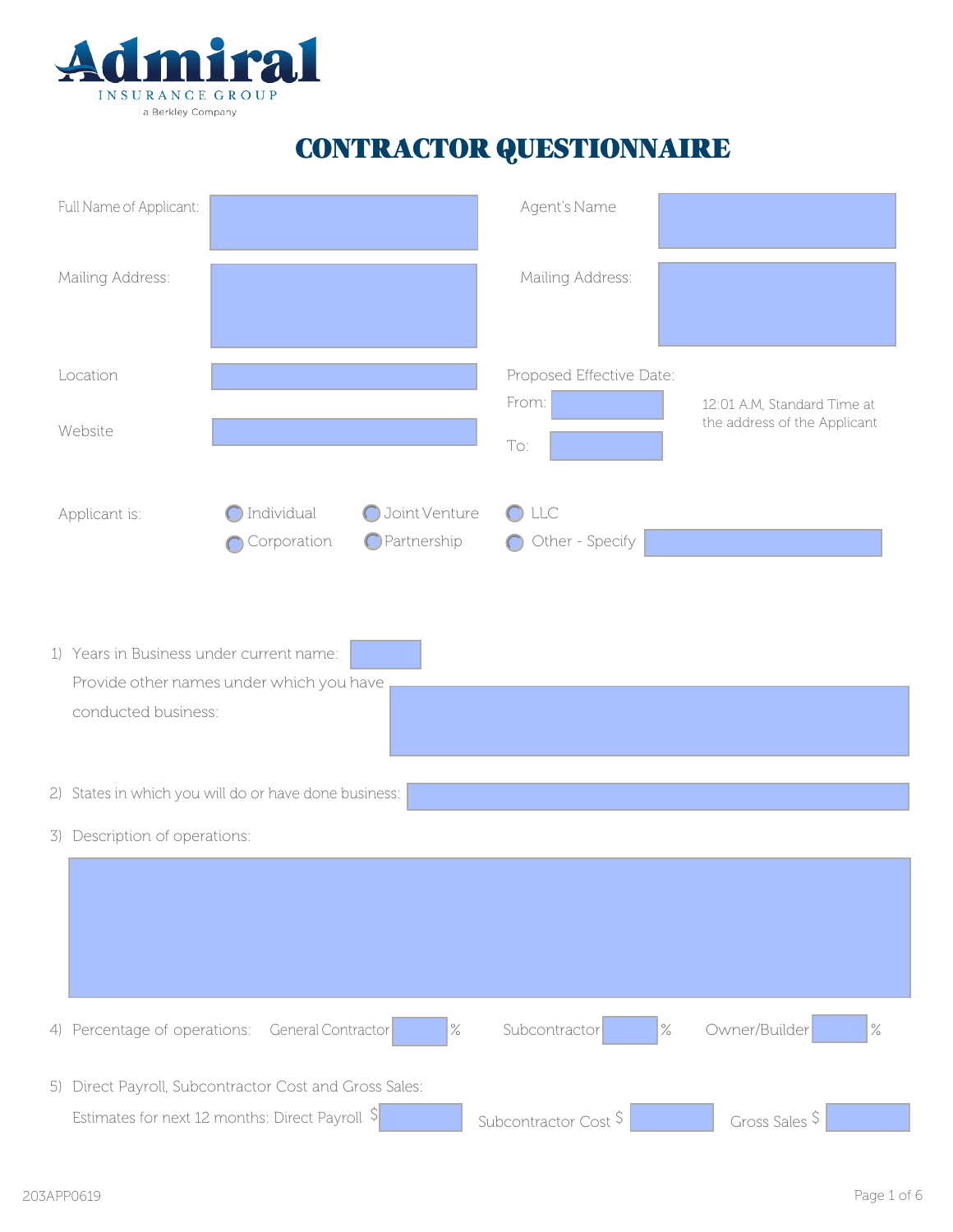Actual for five prior years:



Note: When used in this questionnaire, RESIDENTIAL means single-family dwellings and multi-family dwellings (condominiums, condominium conversions, townhomes and cooperatives), but not apartments.

6) Percentage of Construction Types performed by you or on your behalf:



7) Percentage of Residental Construction activities performed by you or on your behalf:



8) Percentage of Commercial/Industrial Construction activities performed by you or on your behalf:

## Type of Commercial/Industrial Construction



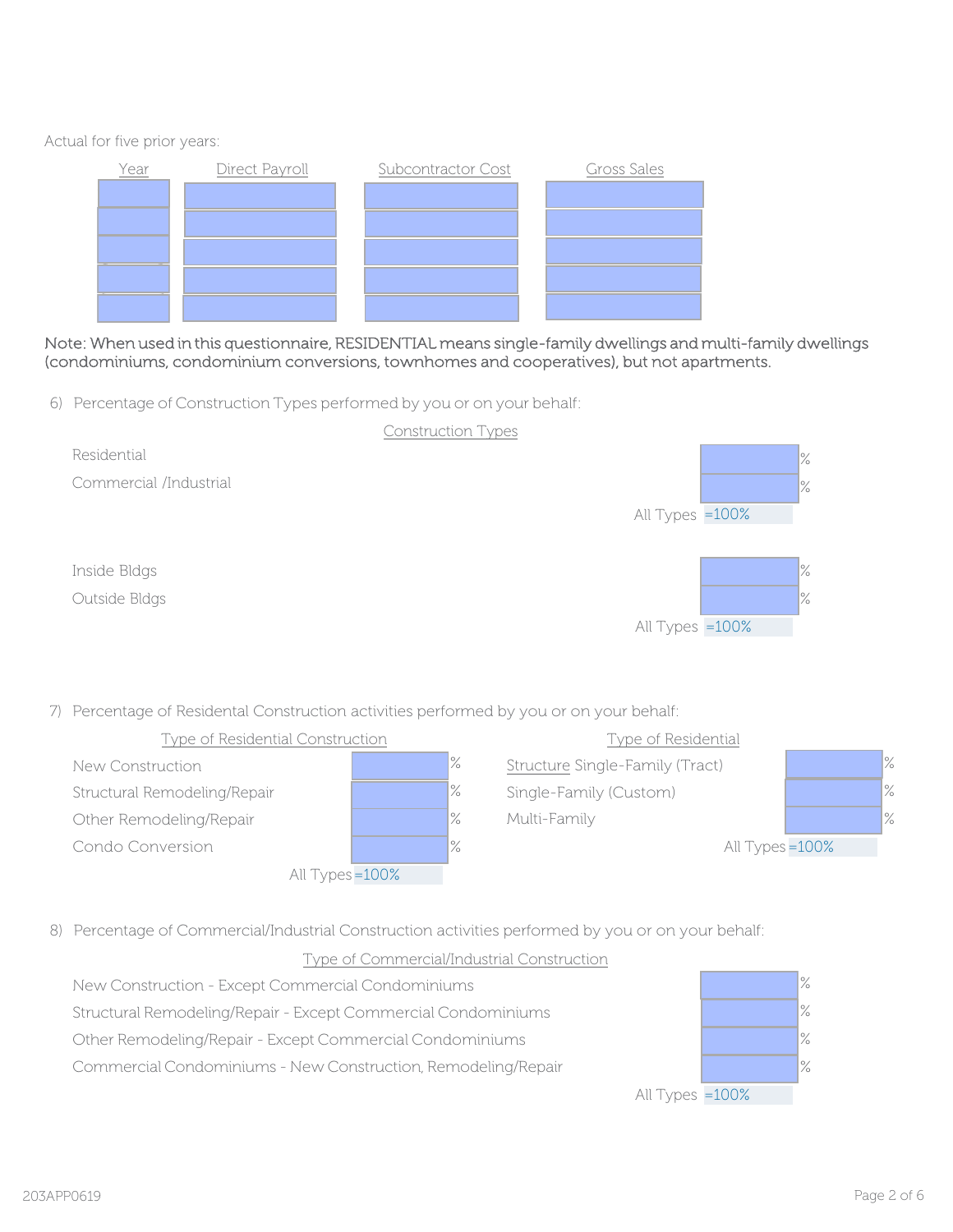9) Percentage of construction work using percentage of Direct Payroll under "Direct" and percentage of Subcontractor Cost under "Subbed" as the basis.

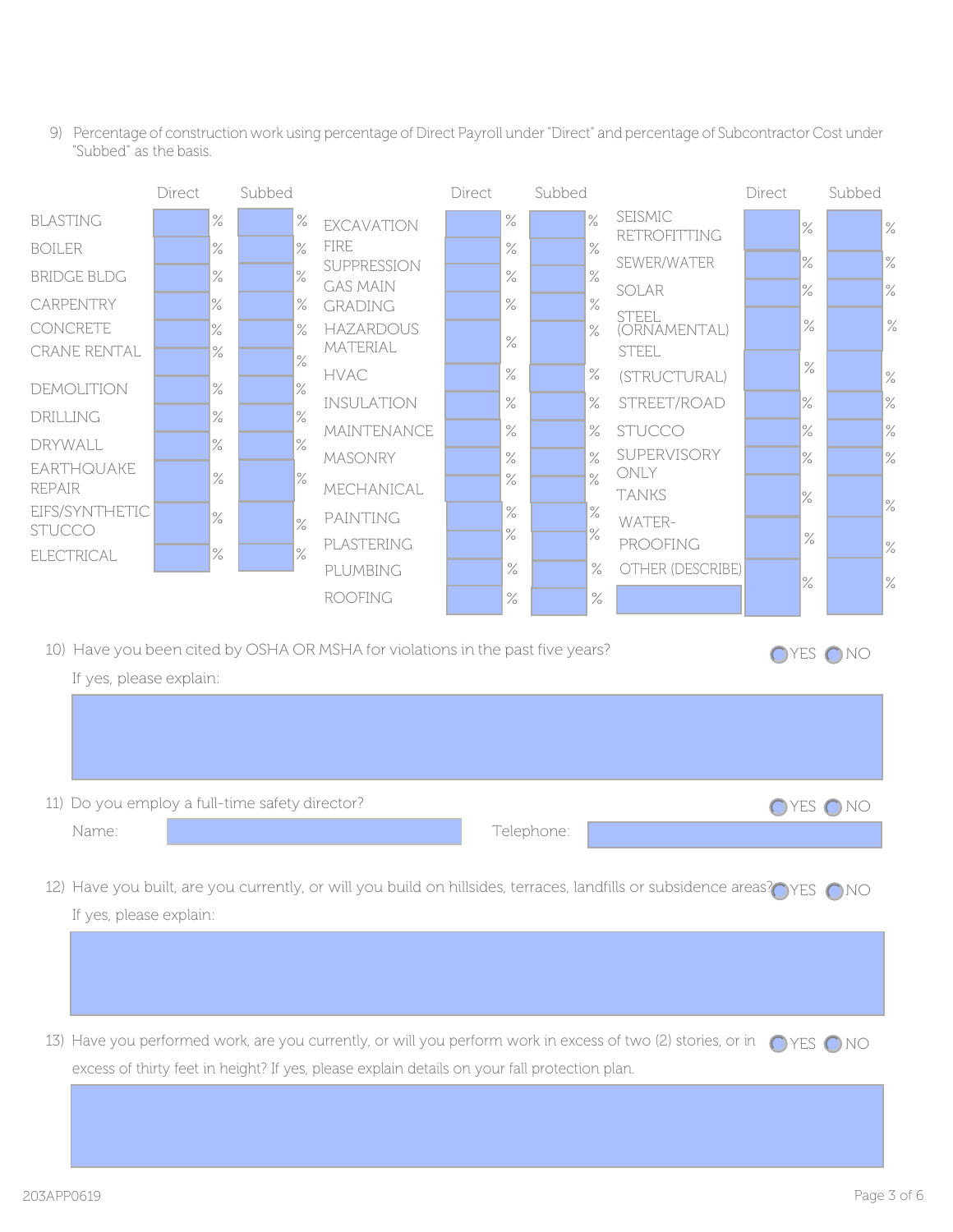| O YES ONO Covered by other insurance? O YES ONO<br>14) Do you have operations other than construction?<br>If yes to either question, please explain:                                                                                                       |              |     |  |  |  |
|------------------------------------------------------------------------------------------------------------------------------------------------------------------------------------------------------------------------------------------------------------|--------------|-----|--|--|--|
|                                                                                                                                                                                                                                                            |              |     |  |  |  |
| 15) Do you hire independent contractors to perform work on your behalf?                                                                                                                                                                                    | O YES ONO    |     |  |  |  |
| If no, please disregard 16, 17, 18 and 19.                                                                                                                                                                                                                 |              |     |  |  |  |
| 16) Do you execute written contracts including indemnification clauses in your favor with all<br>independent contractors performing work for you?<br>If no, please explain exceptions:                                                                     | O YES O NO   |     |  |  |  |
|                                                                                                                                                                                                                                                            |              |     |  |  |  |
| 17) Do your written contracts with your independent contractors require the independent contractor to OYES ONO<br>maintain Commercial General Liability insurance including you as an Additional Insured?<br>If yes, minimum limits of insurance required? |              |     |  |  |  |
| 18) Do your written contracts with your independent contractors require the independent contractor to OYES ONO<br>maintain Workers Compensation insurance?<br>If no, please explain exceptions:                                                            |              |     |  |  |  |
|                                                                                                                                                                                                                                                            |              |     |  |  |  |
| 19) Do you maintain copies of contracts and Certificates of Insurance for a minimum of ten years?<br>If no, how long?                                                                                                                                      | OYES ONO     |     |  |  |  |
| 20) Do you employ temporary, volunteer or casual workers?<br>If yes, please describe:                                                                                                                                                                      | OYES ONO     |     |  |  |  |
|                                                                                                                                                                                                                                                            |              |     |  |  |  |
| 21) Do you maintain Workers Compensation insurance?                                                                                                                                                                                                        | <b>O</b> YES | ONO |  |  |  |

If yes, please attach your current Experience Modification worksheet.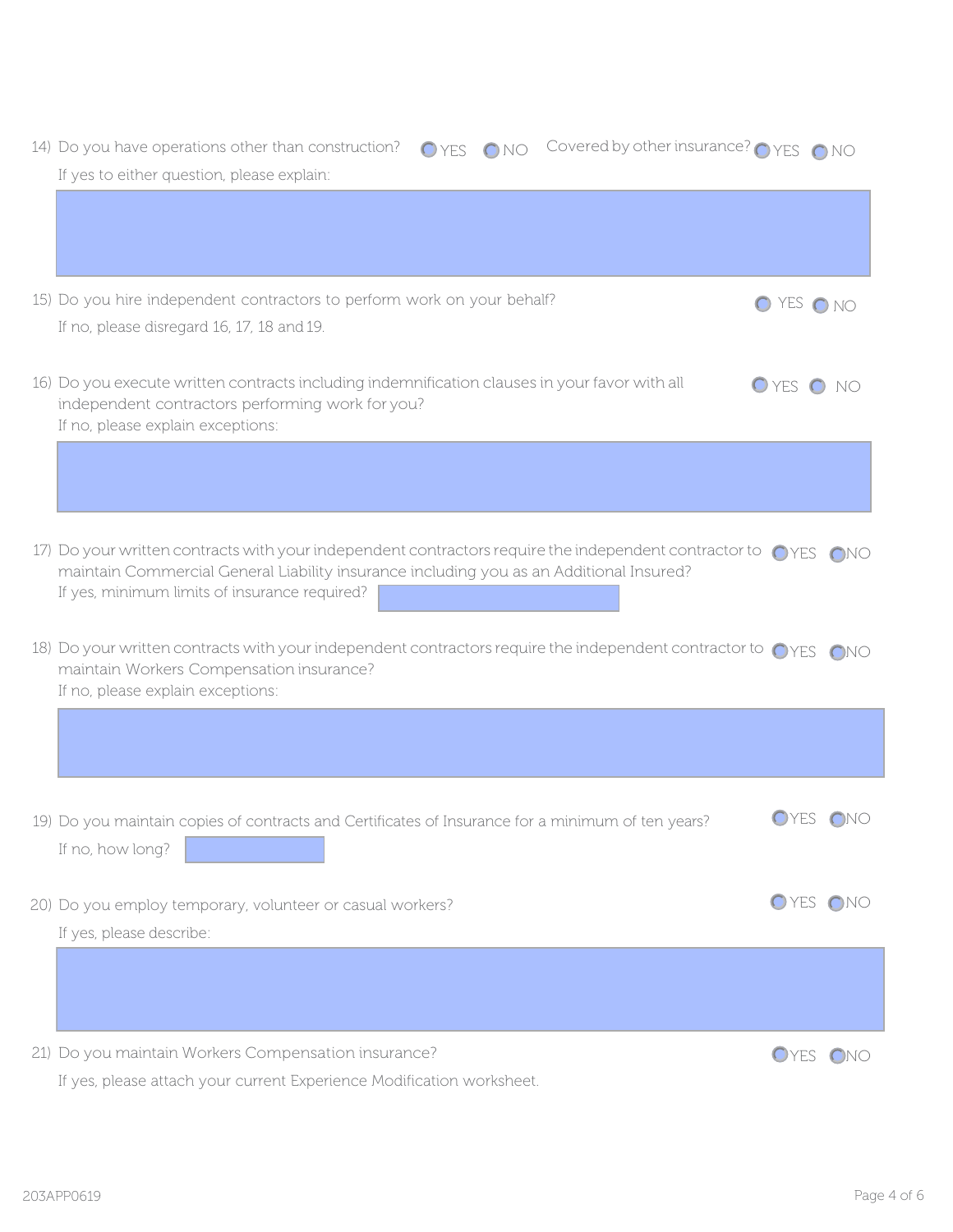22) Are you or your company aware of any facts, circumstances, incidents, or accidents (including but not limited to faulty or defective workmanship, product failure, construction dispute, breach of contract, property damage or worker injury) that a reasonably prudent person might expect to give rise to a claim or lawsuit, whether valid or not, which might directly or indirectly involve the company?



If yes, please provide detailed explanation below

Please note the following documents are material to completion of the questionnaire and must be attached:

- Five year loss summary based on company loss runs valued within 90 days of the proposed effective date.
- Five largest projects completed during the past year including details on type of work performed.
- Ongoing projects and projects scheduled for the upcoming year.
- Current Workers Compensation Experience Modification Worksheet.
- Statement of qualifications, brochure or other advertising material.
- Copies of open and closed OSHA or MSHA violations and related correspondence.

I/We declare that I/we have reviewed this Application for accuracy before signing it, that the above statements and representations are true and correct, and that no facts have been suppressed or misstated. I/We understand that this is an application for insurance only and that the completion and submission of this Application does not bind the Company to sell nor the applicant to purchase this insurance. I/We nevertheless acknowledge that any contract of insurance issued by the Company in response to this Application will be in full reliance upon the statements and representations made in this Application.

Any person who knowingly and with intent to defraud any insurance company or other person, files an application for insurance, or statement of claim containing any materially false information or conceals for the purpose of misleading, information concerning any material fact, commits a fraudulent insurance act, which is a crime and may also be subject to civil penalty.

I/We hereby declare that the above statements and particulars are true and I/we agree that this Application shall be the basis for any contract of insurance issued by the Company in response to it.

| Electronic Signature of<br>Applicant or Authorized<br>Representative: |  |  |
|-----------------------------------------------------------------------|--|--|
| Title                                                                 |  |  |

## If you prefer not to return application with an electronic signature, please print and sign.